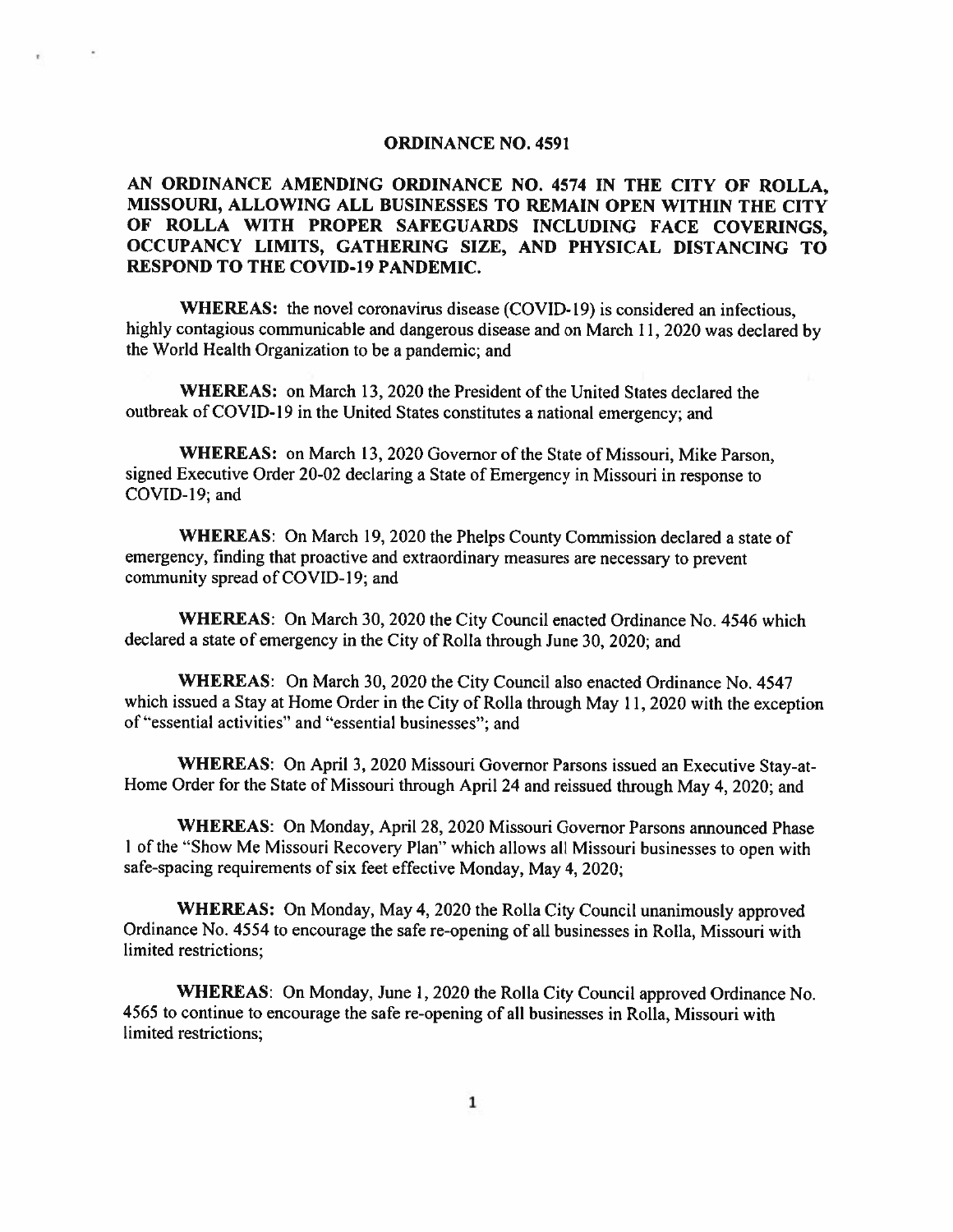WHEREAS: On Monday, June 15. <sup>2020</sup> the Rolla City Council approve<sup>d</sup> Ordinance No. <sup>4566</sup> to extend the safe re-opening of all businesses through July 21, 2020;

WHEREAS: On Monday, July 20, <sup>2020</sup> the Rolla City Council approve<sup>d</sup> Ordinance No. <sup>4567</sup> to extend the safe re-opening of all businesses through September 9, 2020;

WHEREAS: On Tuesday, September 8, <sup>2020</sup> the Rolla City Council approve<sup>d</sup> Ordinance No. <sup>4574</sup> to extend the safe re-opening of all businesses through December 22, 2020;

WHEREAS: As of November 20, <sup>2020</sup> the Phelps County Health Department is reporting successive days of active positive cases in excess of 500,40 cumulative deaths, and <sup>a</sup> positivity rate in excess of 16%. In addition inpatient bed capacity in central Missouri is at 29%. Lastly Rolla Public Schools reports <sup>43</sup> active cases of students and faculty with S&T reporting 61 active cases: and,

WHEREAS: pursuan<sup>t</sup> to RSMo 77.530 the Rolla City Council in cooperation with the Phelps County Health Department has the authority to issue reasonable quarantine orders and restrictions for the prevention and abatement of contagious diseases, including the authority to require the wearing of facial coverings and to limit the assembling of persons within the city and the closing of businesses and amusements, and conversely the orderly re-opening of such gatherings and businesses with reasonable pandemic-mitigation strategies.

# NOW THEREFORE, BE IT ORDAINED BY THE CITY COUNCIL OF THE CITY OF ROLLA, MISSOURI, AS FOLLOWS:

### SECTION 1. Effective date and applicability.

The Rules and Regulations contained in this order shall be effective 6:00 a.m. on Friday, November 27, <sup>2020</sup> and will continue through Tuesday, February 2, <sup>2021</sup> unless amended by action of the Rolla City Council. By enactment hereof the City Council is hereby repealing Ordinance No. <sup>4574</sup> and also extending the declared state of emergency through March 31, <sup>2021</sup> unless amended by action of the Rolla City Council.

### SECTION 2. Intent.

 $\mathbf{z}$ 

ŵ.

By enacting this Order it is the express intent to encourage all citizens to maintain minimum 6' social spacing in all activities outside of the home to slow the sprea<sup>d</sup> of COVID-19 within the City of Rolla while enabling businesses and services to operate safely.

The <sup>p</sup>lan to keep open the economy in the City of Rolla is to encourage businesses to operate while supporting <sup>a</sup> healthy community by:

- Flattening the curve and ensuring healthcare capacity
- Protecting healthcare workers, first responders, and other direct care workers;
- Protecting our most vulnerable and at-risk populations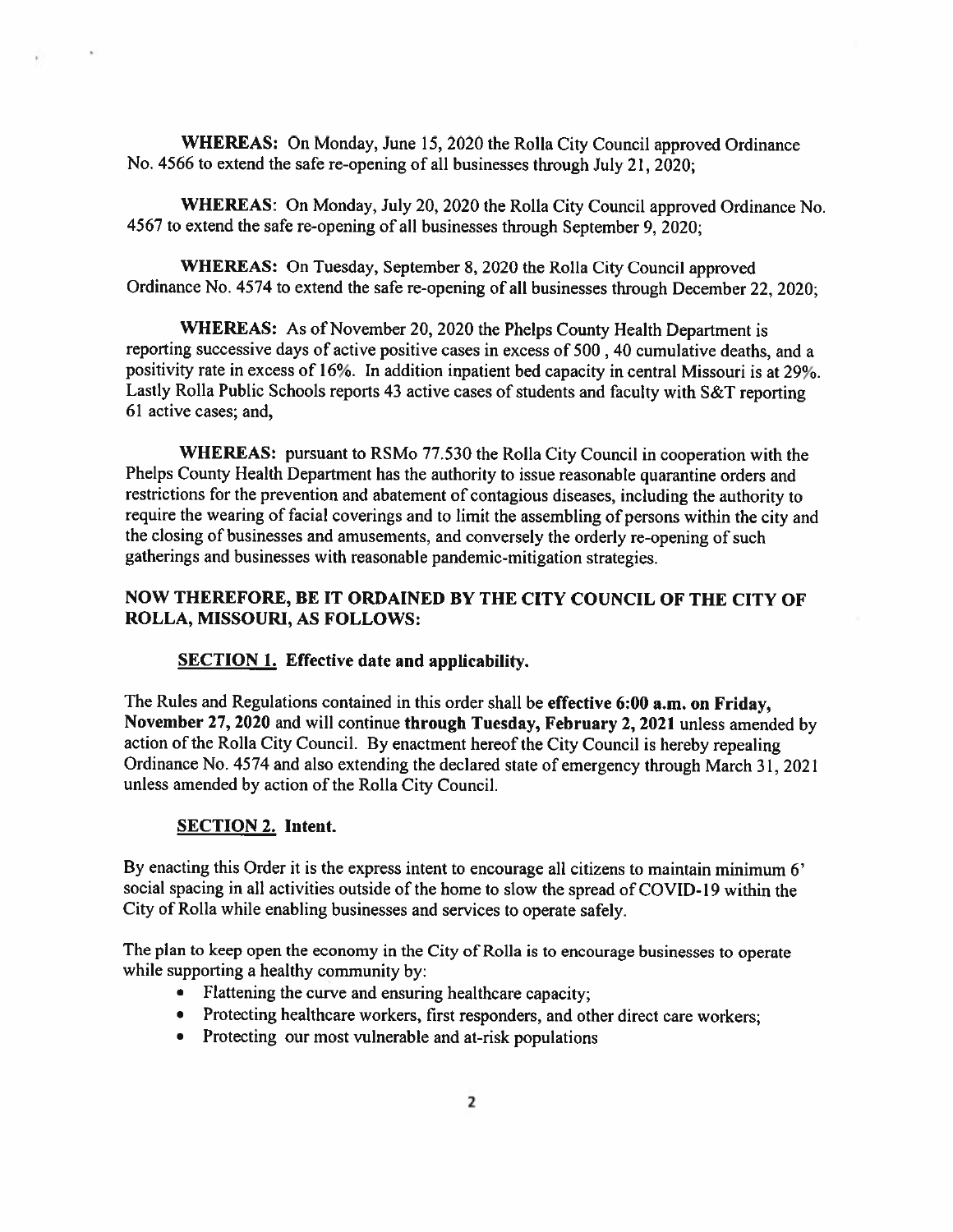- Partnering with community leaders including Phelps Health, Phelps County Health Department. Rolla Public Schools, Missouri S&T and the Rolla Area Chamber of Commerce;
- Implementing <sup>a</sup> measured approac<sup>h</sup> to mitigate the risk of <sup>a</sup> resurgence particularly with respec<sup>t</sup> to public, private and civic gatherings (outside of residential gatherings), holiday celebrations, and community events
- All provisions of this Order shall be interpreted to effectuate this intent.
- Wearing of clean and proper fitting protective masks are required in public places.

### SECTION 3. Definitions.

 $\ddot{\phantom{1}}$ 

The following words, terms and phrases. when used in this Ordinance, shall have the meanings ascribed to them in this section, excep<sup>t</sup> where the context clearly indicates <sup>a</sup> different meaning:

Business means any for-profit company, non-profit organization. or benevolent association regardless of its legal organization, form, entity, tax-treatment or structure, but does not include any educational institution or public governmental body subject to CDC. MO DESE or MO DHSS guidelines

Face Covering means <sup>a</sup> devise that covers the nose and mouth.

Personal care services include, but are not limited to, barbers, hairdressers, manicurists, estheticians, <sup>p</sup>iercing technicians, tattoo artists, and massage therapists.

Public Accommodation means <sup>a</sup> Business or other facility, both public and private, both indoors and outdoors, open to and used by the public, including but not limited to retail stores including groceries, service establishments,, transportation services and associated waiting areas, public and private social clubs, and sporting events, but does not include any educational institution or public governmental body following CDC. MO DESE or MO DHSS guidelines.

### SECTION 4. Centers for Disease Control ("CDC") social distancing requirements.

All Businesses shall carry out to the greatest degree possible CDC recommended social distancing and cleaning guidelines in all situations, including, but not limited to when customers are standing in line or when individuals, including employees, are using shared indoor or outdoor spaces, excep<sup>t</sup> as otherwise provide in this Ordinance.

#### SECTION 5. Face coverings in places of Public Accommodation.

- a) Except as otherwise provided in this Ordinance, all persons over the age of 11, including employees, customers, patrons, or visitors, presen<sup>t</sup> in those parts of any Public Accommodation open to the public must wear a Face Covering, including while standing in <sup>a</sup> line to enter the <sup>p</sup>lace of Public Accommodation, subject to the following exceptions:
	- a. Children under the age of 3;
	- b. Children ages <sup>3</sup> to <sup>11</sup> are strongly encouraged, but not required to wear <sup>a</sup> Face Covering, while under the direct supervision of an adult;
	- c. Persons with health conditions that prohibit wearing <sup>a</sup> Face Covering. Nothing in this Ordinance shall require the use of <sup>a</sup> Face Covering by any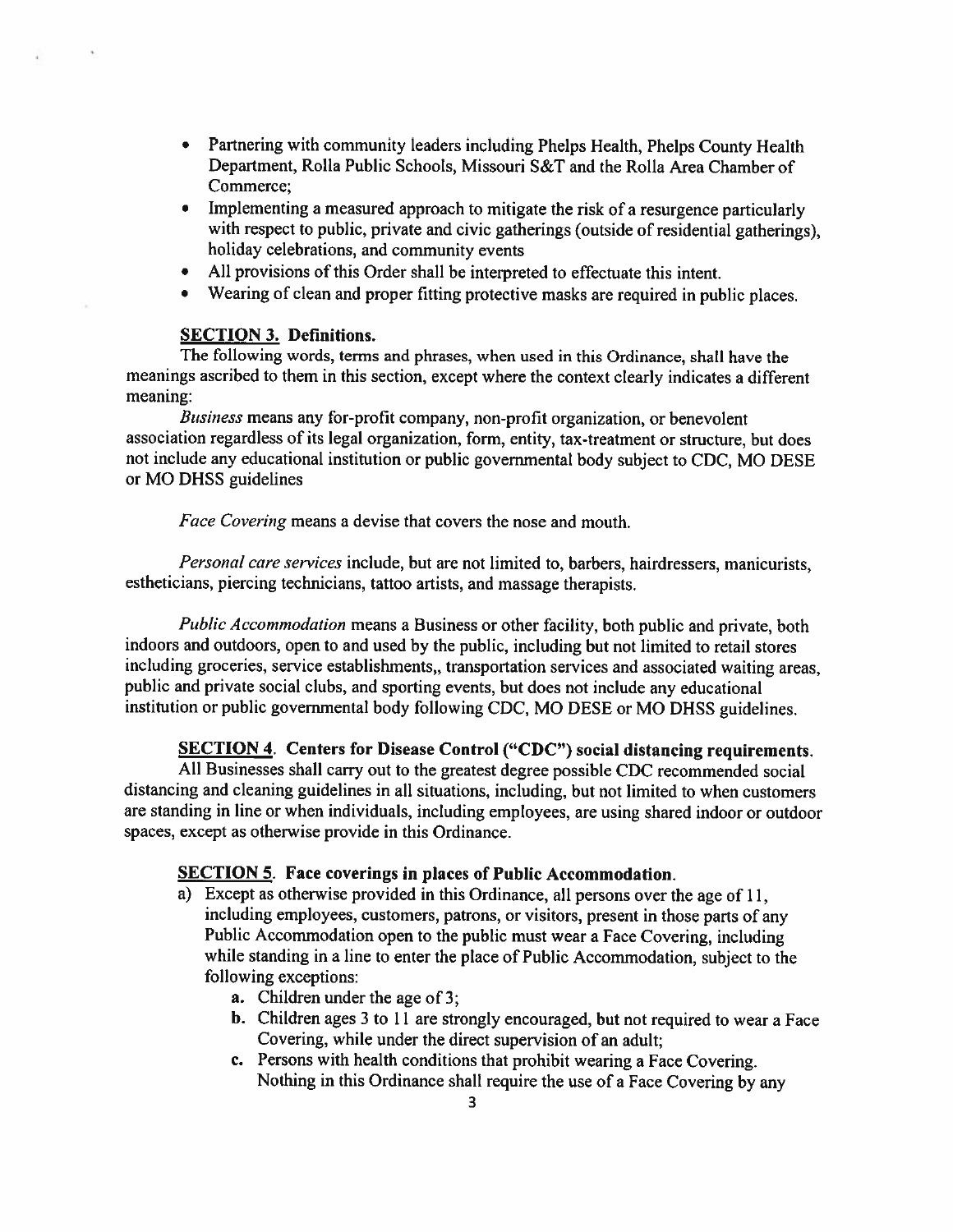person for whom doing so would be contrary to their health or safety because of <sup>a</sup> medical condition;

- d. Persons who are hearing impaired or someone who is communicating with <sup>a</sup> person who is hearing impaired where the ability to see the mouth is essential for communication;
- e. Persons who are at <sup>a</sup> place of Public Accommodation who are consuming food or drink while maintaining <sup>a</sup> <sup>p</sup>hysical distance from other groups of patrons of at least six feet, but such persons must wear <sup>a</sup> Face Covering while in waiting areas and while walking to and from seating or other parts of the premises;
- f. Persons in <sup>a</sup> swimming pool;
- g. Persons who are obtaining <sup>a</sup> service involving the face or nose for which temporary removal of the Face Covering is necessary to perform the service;
- h. Persons <sup>p</sup>laying <sup>a</sup> sport. exercising or using exercise equipment while exerting themselves;
- i. Persons working in settings which might increase the risk of heat-related illnesses;
- j. Persons who are outdoors while maintaining physical distancing of at least six feet, excep<sup>t</sup> as otherwise provided in this Ordinance, and persons who are outdoors who are closer than six feet to solely members of their own household; and
- b) Except as otherwise provided in this Ordinance, all places of Public Accommodation shall require Face Coverings as described in this Article.

### Section 6. Additional Rules for certain services, businesses and activities.

a) Personal Care Services

 $\mathcal{A}$ 

- i. Businesses providing personal care services shall limit the number of all persons. including but not limited to employees, vendors, and customers, in any particular Business location to maintain six foot spacing at all times excep<sup>t</sup> when such persona<sup>l</sup> care services are being provided..
- b. In addition to the social distancing requirements set out in Section 4. all Businesses providing persona<sup>l</sup> care services shall require Face Coverings as described in Section 5.
- b) Retail businesses.
	- i. Any Business engaged in retail sales to the public shall limit the number of customers in any particular Business or retail location at any one time to maintain six foot spacing at all times..
	- b. All businesses engaged in retail sales to the public shall require Face Coverings as described in Section 5.
- c) Restaurants.
	- a. Indoor dine-in services may be provided only with <sup>p</sup>hysical distancing of at least six feet between groups of patrons dining together. Groups of patrons shall be limited to 8 persons at any one seating arrangement. Patrons must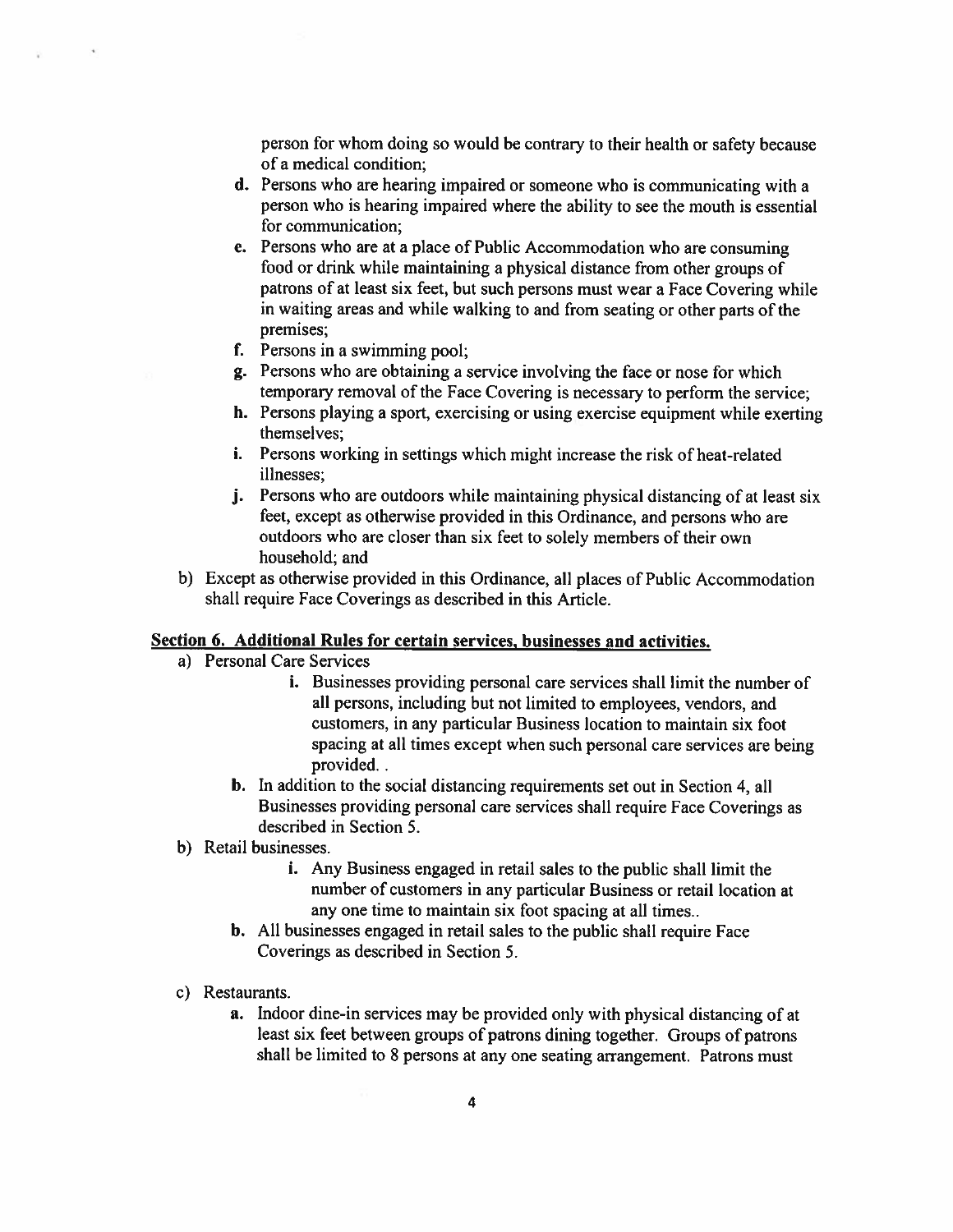wear <sup>a</sup> Face Covering in waiting areas and while walking to or from seating or throughout the restaurant.

- b. Patio seating may be provided and if <sup>p</sup>hysical distancing of at least six feet between groups of patrons dining together cannot be maintained, patrons must wear <sup>a</sup> Face Covering while seated excep<sup>t</sup> when drinking or eating. Groups of patrons shall be limited to 10 persons at any one seating arrangement. Patrons must wear <sup>a</sup> Face Covering in waiting areas and while walking to or from seating or throughout the restaurant.
- c. Staff must wear <sup>a</sup> Face Covering at all times when they are working in any space where food or drinks are prepared for sale to others and when they are serving others.
- d. All providers of restaurant services to the public shall require Face Coverings as described in this section and in Section 5.
- d) Sports Spectators.
	- a. Spectators at outdoor sporting events and practices must wear <sup>a</sup> Face Covering if they cannot maintain <sup>a</sup> physical distance of at least six feet.
	- b. Spectators at indoor sporting events and practices must wear <sup>a</sup> Face Covering as described in Section 5.
	- c. Umpires, referees, coaches and other team suppor<sup>t</sup> personnel shall not be considered <sup>a</sup> spectator for purposes of this Ordinance, although they are encouraged to wear <sup>a</sup> Face Covering.
	- d. The maximum number of customers and/or patrons allowed in <sup>a</sup> facility shall be limited to <sup>35</sup> or the result of the total square feet of the facility divided by 30 times 25 percent, or 25 percen<sup>t</sup> of the total occupancy of fixed seating in <sup>a</sup> spectator area, whichever is greater.
	- e. The maximum number of customers and/or patrons allowed in any outdoor space or area shall be limited to 35 or the result of the total square feet of the space or area divided by 30 times 50 percent, whichever is greater.
	- f. All providers of sports activities with spectators shall require Face Coverings as described in this section and in Section 5.

## e) Enhanced risk activities.

- a. An Enhanced Risk Activity is any business or non-business activity that enhances the risk of the spread of a communicable disease by bringing groups of people together to share the same space, indoors or outdoors, in close physical proximity for a period of time. Examples of said activities include but are not limited to:
	- i. Entertainment, movies, concerts and other live performances, dancing, arcades, gaming, bowling, and billiards and pool;
	- ii. Exhibitions
	- iii. Fitness classes
	- iv. Conferences and seminars
	- v. Bars and bar areas within restaurants
- b. Notwithstanding any other provision in this Ordinance, an Enhanced Risk Activity is subject to the following at any one time at <sup>a</sup> particular facility:
	- i. The maximum number of customers and/or patrons allowed in a facility shall be limited to 25 or the result of the total square feet of the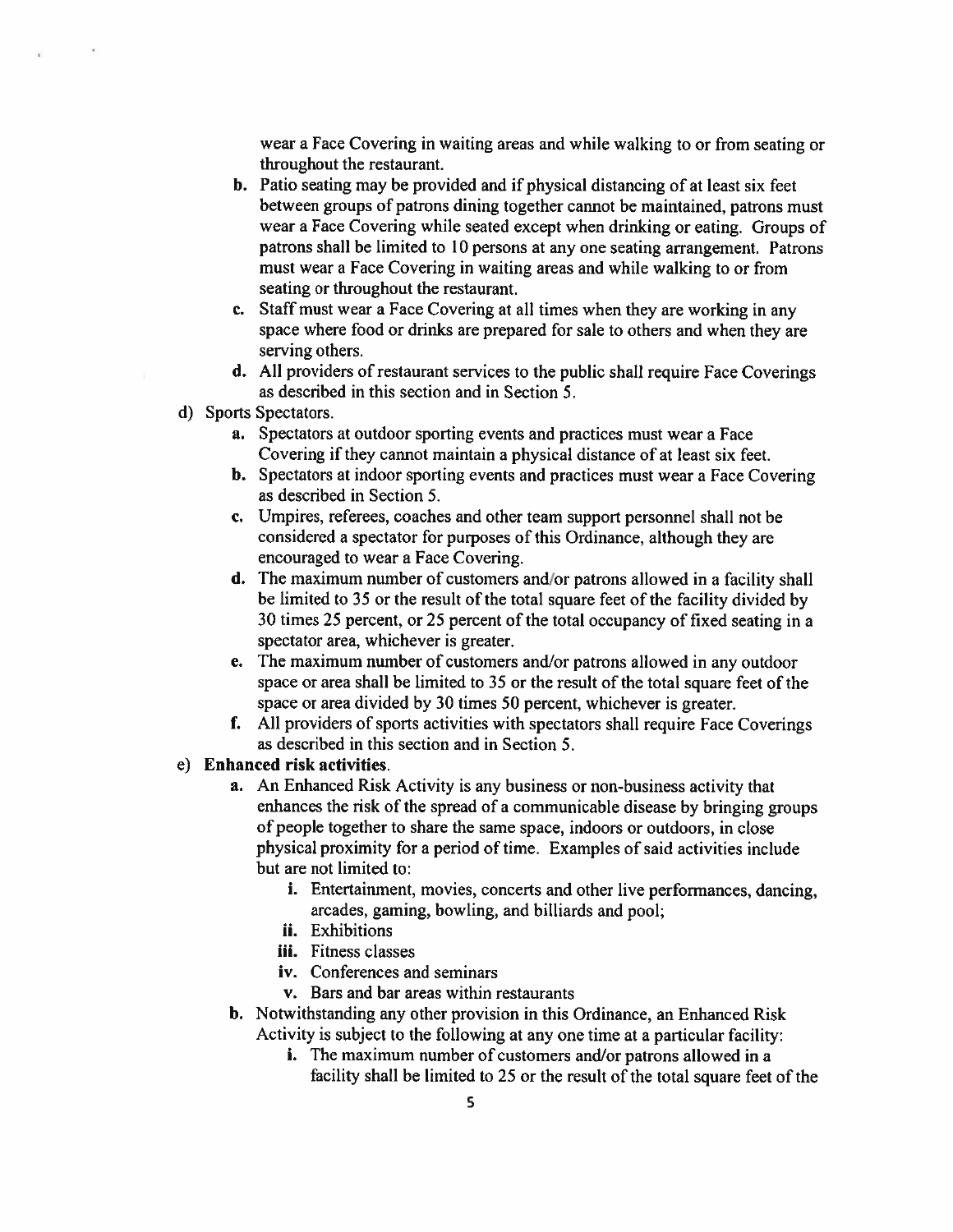facility divided by 30 times 25 percent, or 25 percen<sup>t</sup> of the total occupancy of fixed seating in <sup>a</sup> spectator area, whichever is greater, and

- ii. The maximum number of customers allowed in any outdoor space or area shall be limited to 25 or the result of the total square feet of the space or area divided by 30 times 25 percent, or 25 percen<sup>t</sup> of the total occupancy of fixed seating in <sup>a</sup> spectator area, whichever is greater.
- c. Counter seating may be allowed provided there is maintained six foot spacing between parties of no more than two individuals.
- d. All providers of an Enhanced Risk Activity shall require Face Coverings as set out in Section 5. Staff must wear <sup>a</sup> Face Covering at all times when they are working in any space where food or drinks are prepared for sale to others and when they are serving others.
- e. Swimming pools.
	- i. The maximum number of customers and/or patrons allowed at any one time at <sup>a</sup> particular swimming pool shall be limited to the bather load of the pool times 25 percent.
- f. Religious services..
	- i. The maximum number of participants allowed in <sup>a</sup> religious facility shall be limited to <sup>25</sup> or the result of the total square feet of the facility divided by 30 times 25 percent, whichever is greater.
	- ii. The maximum number of participants allowed in any outdoor space or area shall be limited to 50 or the result of the total square feet of the space or area divided by 30 times 50 percent, whichever is greater.
	- iii. All religious services shall require Face Coverings as set out in Section 5.
	- iv. Live music and choral assemblies shall wear Face Coverings unless twelve foot separation is maintained at all times between the nearest church participant or each other.
	- v. Preachers and ministers leading <sup>a</sup> religious service shall wear <sup>a</sup> mask during services excep<sup>t</sup> during active speaking while maintaining <sup>a</sup> minimum of 12' distance from the nearest participant.
- g. Weddings and Funerals.
	- i. The maximum number of persons allowed into a wedding ceremony, funeral, visitation, or wake at any one time for <sup>a</sup> facility shall be limited to 25 or the result of the total square feet of the facility divided by 30 times 25 percent, whichever is greater.
	- ii. All providers and participants of weddings, funerals, visitations, or wakes shall require Face Coverings as set out in Section 5.
	- iii. Notwithstanding any other provision in this Ordinance, the wedding party shall not be required to wear <sup>a</sup> Face Covering during the wedding ceremony or while <sup>p</sup>hotographs of the wedding and reception are taken.
- h. Childcare programs and day camps.
	- i. Childcare programs must follow the social distancing provisions set out in Section 4.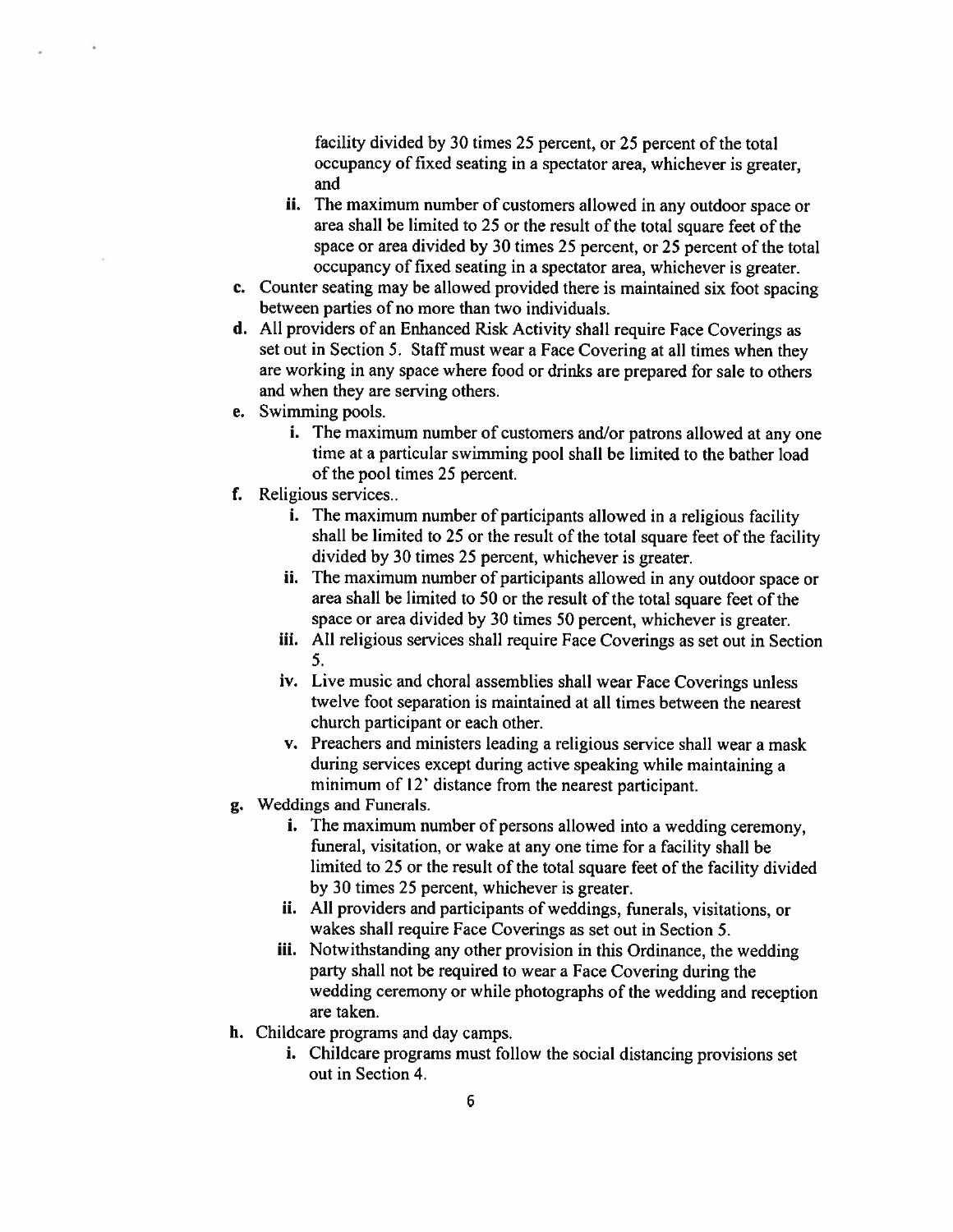- ii. Day camps must be carried out in stable groups, preferably with <sup>15</sup> or fewer ("stable" means the same 15 or fewer children are in the same group each day); children must not change from one group to another; and if more than one group of children is cared for at one facility, each group must be in <sup>a</sup> separate room, Groups must not mix with each other; and childcare providers must remain solely with one group of children.
- iii. All providers of childcare programs and day camps shall require Face Coverings as set out in Section 5.
- i. Special events.
	- i. A permit for a Special Event required using City-owned property, public right of way, public streets. public buildings or other city facilities shall not be issued unless the maximum number of participants is not greater than the result of the total square feet of the space or area in which the Special Event is held divided by 30 times <sup>25</sup> percent.
	- ii. All providers of <sup>a</sup> Special Event shall require Face Coverings as set out in Section 5.

### Section 7. Penalties.

- a) The City of Rolla specifically orders that enforcement shall therefore be administered by first education and an opportunity for compliance, followed by <sup>a</sup> warning, and <sup>a</sup> civil citation, if necessary.
- b) <sup>A</sup> person who repeatedly fails to wear <sup>a</sup> Face Covering when wearing <sup>a</sup> Face Covering is required by this Ordinance shall be guilty of <sup>a</sup> violation of <sup>a</sup> municipal ordinance, punishable by <sup>a</sup> fine not exceeding \$50.00.
- c) <sup>A</sup> person who owns, manages, operates, or otherwise controls <sup>a</sup> <sup>p</sup>lace at which wearing Face Coverings is required by this Ordinance and who fails to comply or to require compliance with the provisions of this Ordinance shall be guilty of <sup>a</sup> violation of <sup>a</sup> municipal ordinance, punishable by <sup>a</sup> fine not exceeding \$100.00. No person shall be in violation of this subsection if such person or the <sup>p</sup>lace the person owns, manages, operates or otherwise controls requires compliance with the provisions of this Ordinance to wear <sup>a</sup> Face Covering and <sup>a</sup> patron or customer refuses to wear <sup>a</sup> Face Covering.
- d) <sup>A</sup> person who owns, manages, operates, or otherwise controls <sup>a</sup> <sup>p</sup>lace at which wearing Face Coverings is required by this Ordinance will not be held responsible for actions of its patrons or customers provided reasonable efforis are made to educate and inform. Examples of such efforts include posting of face covering signage, sanitizing stations and/or masks, distance marking on floors and waiting areas, employee compliance, etc.
- e) In addition to the fines established by this section, violation of this Ordinance by <sup>a</sup> person who owns, manages, operates, or otherwise controls <sup>a</sup> <sup>p</sup>lace at which wearing Face Coverings is required by this Ordinance may result in the suspension or revocation of any permit or license issued to the person for the premises on which the violation occurred for blatant and intentional violations.